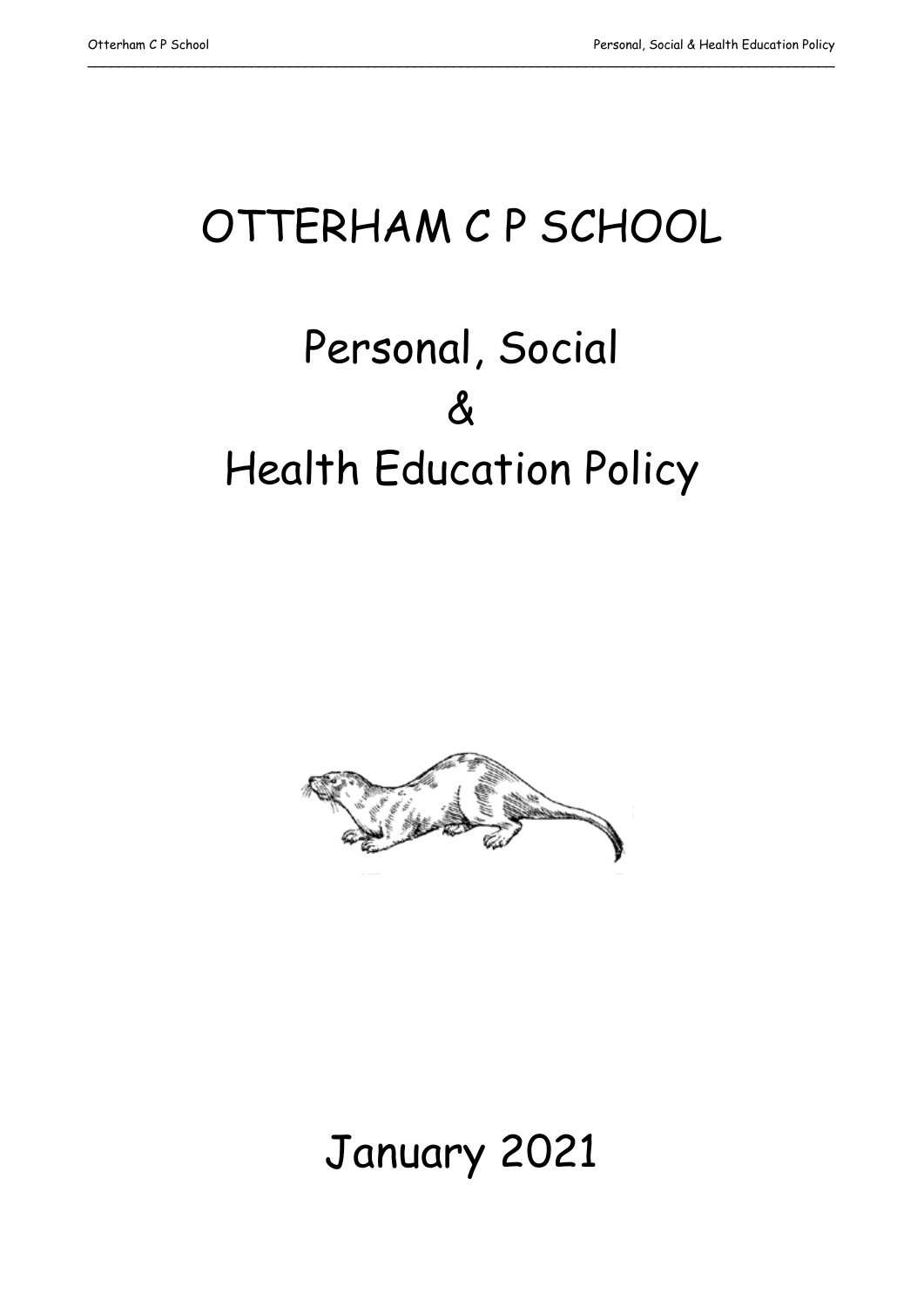# **Personal, Social & Health Education Policy**

#### **Introduction**

| Name of School:               | Otterham CP School |
|-------------------------------|--------------------|
| Date of Policy:               | January 2021       |
| Members of staff responsible: | Helen Ward - ALL   |

**Review Date:**

# **Background Information**

Otterham Community Primary School caters for children aged 4 – 11. The children come from both single and dual parent families.

\_\_\_\_\_\_\_\_\_\_\_\_\_\_\_\_\_\_\_\_\_\_\_\_\_\_\_\_\_\_\_\_\_\_\_\_\_\_\_\_\_\_\_\_\_\_\_\_\_\_\_\_\_\_\_\_\_\_\_\_\_\_\_\_\_\_\_\_\_\_\_\_\_\_\_\_\_\_\_\_\_\_\_\_\_\_\_\_\_\_\_\_\_\_\_\_

This Policy was developed by the school PSHE Coordinator through a variety of consultation methods, involving pupils, parents/carers, staff, governors and the school health advisor.

#### **Policy Statement**

PSHE helps to give pupils the knowledge, skills and understanding they need to lead confident, healthy, independent lives, to become informed, active responsible citizens. (The National Curriculum 2014).

PSHE comprises planned provision to promote the personal and social development, health and well-being of pupils in a school (2003 – 2004 PSHE Annual report by QCA).

Other related policies and documents include the Sex and Relationship Policy (SRE), Anti-Bullying Policy, Drug Policy, Child Protection Policy and Equality Schemes (Race, Disability and Gender), Sexual Orientation + 2 more!

# **Aims and Objectives**

This Policy is a working document which provides guidance and information on all aspects of PSHE in the school for staff, parents/carers and governors. To be accessible to all of these groups the document needs to be available on request and presented in a way that is easy to understand.

# **Moral and Values Framework**

The PSHE programme at Otterham reflects the school's ethos and demonstrates and encourages the following values:

- Respect
- Humour
- Positivity
- Creativity
- Inclusion
- Co-operation
- Resilience
- Aspiration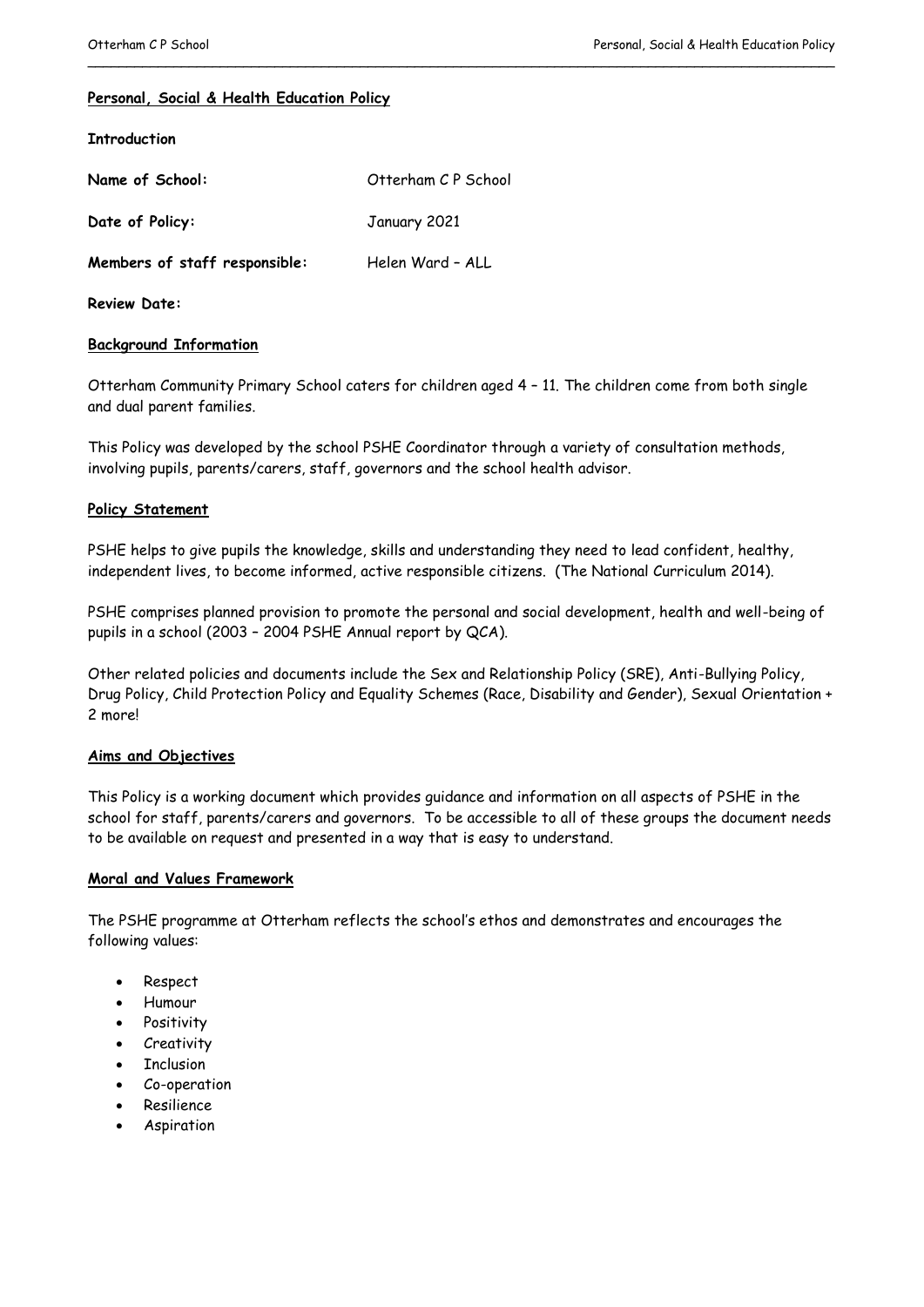# **Equal Opportunities Statement**

The school is committed to the provision of PSHE to all of its pupils. Our programme aims to respond to the diversity of children's cultures, faiths and family backgrounds. Equal time and provision will be allocated for all groups but there may be occasions where pupils with Special Educational Needs are given extra support from SEN staff.

\_\_\_\_\_\_\_\_\_\_\_\_\_\_\_\_\_\_\_\_\_\_\_\_\_\_\_\_\_\_\_\_\_\_\_\_\_\_\_\_\_\_\_\_\_\_\_\_\_\_\_\_\_\_\_\_\_\_\_\_\_\_\_\_\_\_\_\_\_\_\_\_\_\_\_\_\_\_\_\_\_\_\_\_\_\_\_\_\_\_\_\_\_\_\_\_

# **Content**

In Key Stage 1 pupils learn to recognise and name feelings and express positive qualities about themselves. They develop skills to manage feelings in a positive and effective way and develop confidence in sharing their views and opinions. They learn to set themselves simple goals and make choices about some aspects of their health and well-being. Pupils identify and respect differences and similarities between people, recognise how their behaviour affects other people and that bullying is wrong and know how to get help dealing with it.

In Key Stage 2 pupils learn how to express their views confidently and to listen to and show respect for the views of others. They recognise their own worth and that of others and face new challenges positively. Pupils learn about the bodily and emotional changes at puberty, and ways of dealing with these in a positive way are discussed. They talk about a range of jobs, understand that they will need to develop skills to work in the future and how to look after and save money. Healthy lifestyles, including what affects mental health and risks involving substances and drugs are discussed. Various types of relationships are investigated and skills are developed to maintain good relationships or to challenge negative behaviours such as stereotyping and aggression. They learn about rights, responsibilities and duties.

# **Organisation**

PSHE should be not delivered in isolation but firmly embedded in all curriculum areas. At Otterham the main content is either delivered during a discrete hour per week in a timetabled lesson or addressed throughout the week in response to need, making it relevant. The lesson includes circle time.

PSHE is usually delivered by the class teacher or an HLTA, in mixed gender groups. Active learning methods, which involve children's full participation, are used.

Occasionally, appropriate and suitable experienced and/or knowledgeable visitors from outside school may be invited to contribute to the delivery of PSHE in school.

- √ Visitors are invited into school because of the particular expertise or contribution they are able to make
- √ All visitors are familiar with and understand the school's relevant Policies and work within them
- √ All input to PSHE lessons are part of a planned programme, and are negotiated and agreed with staff in advance
- √ All visitors are supervised/supported by a member of staff at all times
- √ The input of visitors is monitored and evaluated by staff and pupils. This evaluation informs future planning

Evaluation of the PSHE programme is conducted using a variety of informal activities which have been built into the programme. Teachers are required to keep their own personal evaluation of each lesson which are used to inform future planning.

Liaison procedures are already in place with the secondary schools in the area. Discussions on PSHE and Citizenship are included as and when necessary.

Otterham School believes in the importance of training for staff delivering PSHE. The school's staff are encouraged to access appropriate training and support to help them deliver effective PSHE.